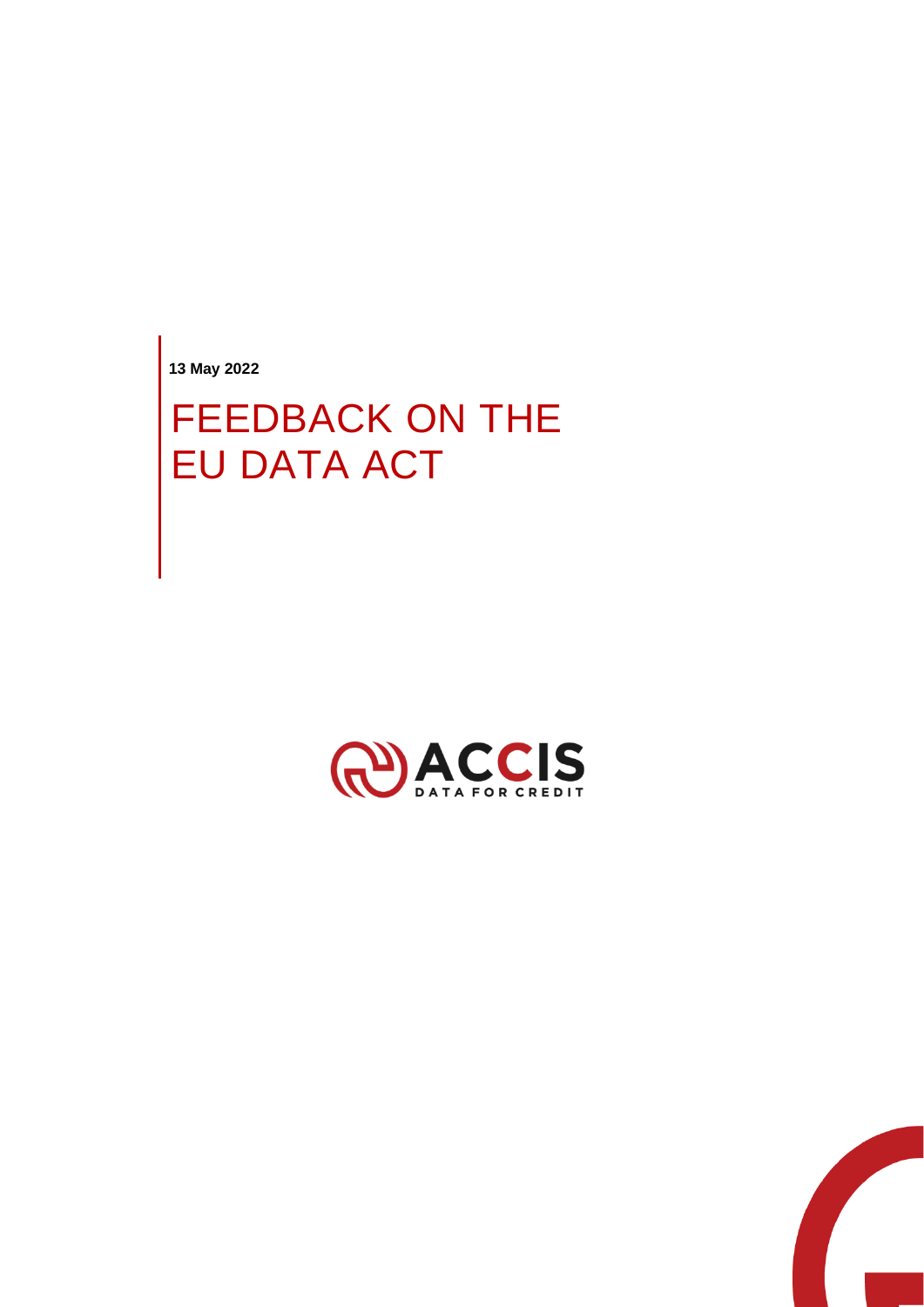

## **COMMENTS**

ACCIS is the voice of organisations responsibly managing data to help assess the financial credibility of consumers and businesses. Established as an association in 1990, ACCIS brings together more than 40 members from countries all over Europe as well as associates and affiliates across the globe.

ACCIS members collect and provide credit information or any other relevant data for creditworthiness assessments (CWAs) on consumers and businesses. ACCIS members include credit reference agencies, credit registers, business information providers and alternative credit reporting services providers.

ACCIS broadly welcomes the EU Data Act as it creates a fairer, more innovative, and more competitive data economy in Europe. We are however unclear as to the stated harmonising objective of the Regulation. The GDPR - that the EU Data Act builds upon - has not [yet] managed to harmonise data processing across the EU. Inconsistencies in how GDPR has been interpreted, transposed and enforced in Member States are having a negative impact on the credit information system i.e., our industry, unduly increasing the risk of consumer over-indebtedness and holding back innovation that would benefit consumers.

Some points of particular attention in the EU Data Act proposal are:

- 1. **Clarify scope on data access and use**. The proposed Regulation seeks to redefine rules and practices on data access and use in order to foster data (re)use. The draft Act's declared objective is to ensure fairness in how the value of data is allocated among actors who are active on different levels of the data value chain. Although the rules set out in the proposal are meant to be directly applicable to all sectors and across the EU as minimum standards, we are unclear how these rules will apply specifically to our industry - if they apply at all - and would welcome clarifications in that regard.
- 2. **Clarify "reasonable" compensation in data access and use**. The proposed Data Act also aims to set regulatory standards for the conditions of data access and use. When data sharing is mandated by national or EU rules, data holders will have to provide access on fair, reasonable and non-discriminatory (FRAND) terms. Notably, the proposal provides that any data-related compensation must be reasonable and must not discriminate between comparable categories of data recipients. The question as to what constitutes FRAND terms is complex and it would be necessary to clarify what "reasonable" means.
- 3. **Clarify fulfilment of prohibition to gain economic insights**. The proposal prohibits data holders from using the data generated by a product's use to gain insights about the economic situation of users or authorised third parties, or other similar business-sensitive information that could undermine their commercial position. The specifics of such information are not spelled out in in the proposal. We would appreciate a clarification of how the European Commission would expect data holders to comply with that obligation.
- 4. **Restrict "exceptional circumstances" in B2G data.** Under the proposed framework, public bodies will be able to request access to business data in cases of exceptional need. The proposal published by the Commission contains a list of "exceptional needs". However, the recitals of the Data Act already note that the existence of a public emergency would be determined according to the respective procedures in the Member States, and hint that other situations may be covered by the concept of "exceptional need," such as the need for timely compilation of official statistics under specific conditions. We would support a watertight definition of "exceptional circumstances" and an *ex ante* clarification of the scope of B2G data that could be covered by these provisions.
- 5. **Ensure consistent implementation and interpretation**. The proposed Data Act is meant to complement existing rights and obligations under data protection laws such as the GDPR and should be read in parallel with such laws. The Data Act aims to facilitate the exercise of certain rights that have proven to be difficult to exercise in practice, such as the right to data portability. Under the Data Act, the scope of the right to data portability is broadened and includes any data generated by the use of a product or related service regardless of the nature or origin of the data or, in relation to personal data, the legal basis for its acquisition under GDPR. It is of the essence that the Data Act and the GDPR are applied and interpreted in a consistent way that does not impact on legal certainty for business operations.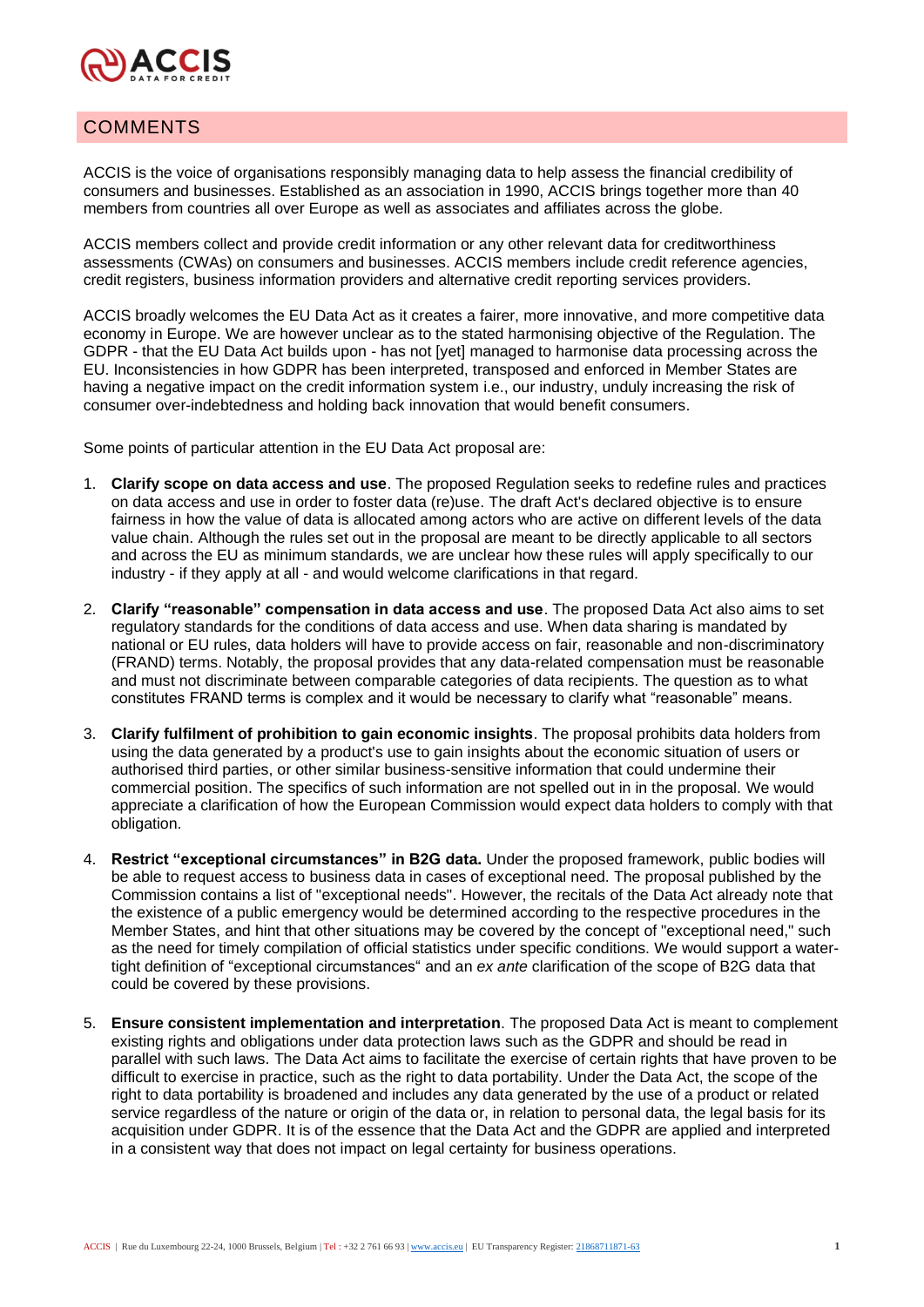

ACCIS members will continue monitoring this legislative proposal through the legislative process and provide comments as appropriate.

We thank you for your attention and are available to discuss about the issues raised in this document.

Contact: Enrique Velázquez Director General, ACCIS [e.velazquez@accis.eu](mailto:e.velazquez@accis.eu)